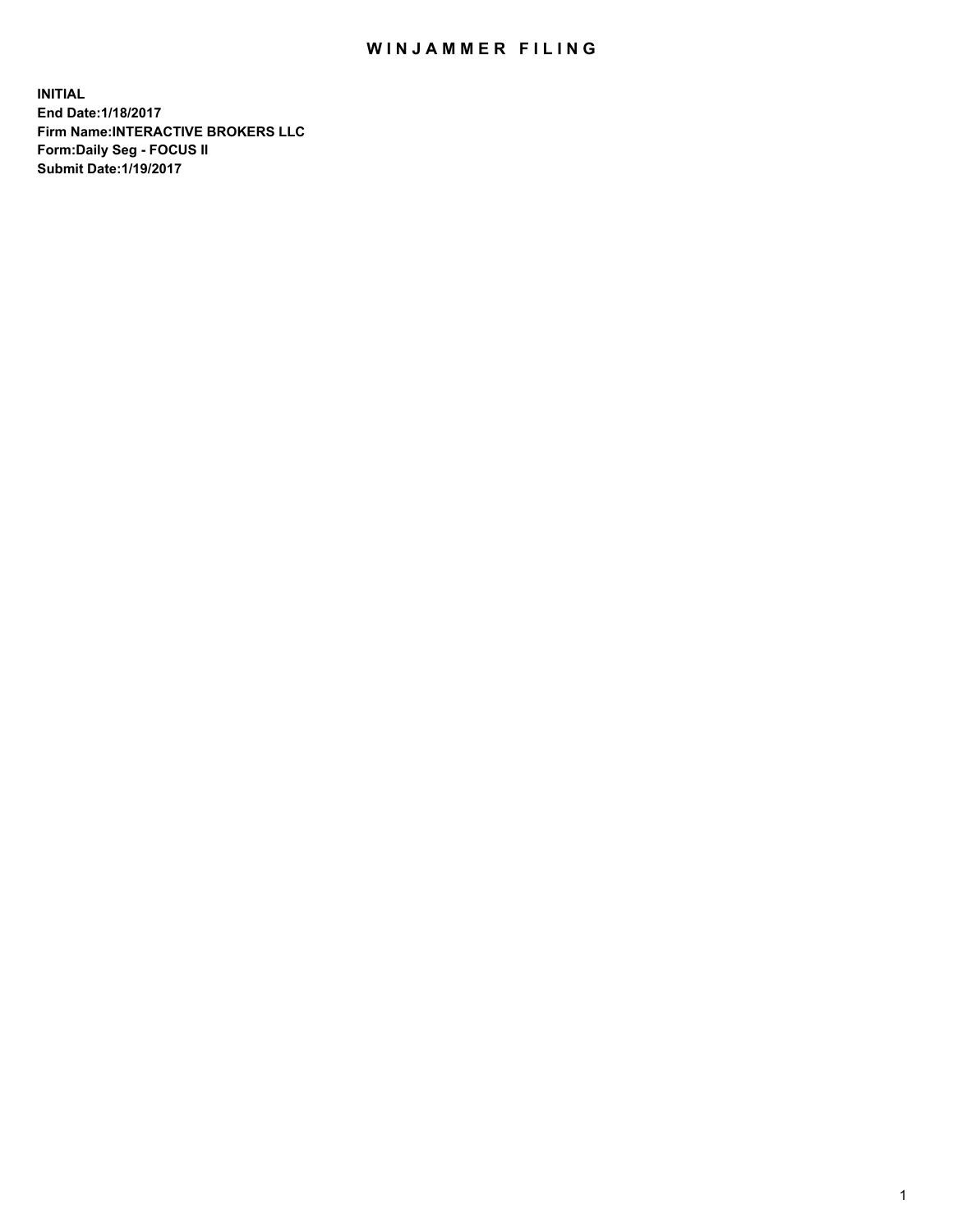## **INITIAL End Date:1/18/2017 Firm Name:INTERACTIVE BROKERS LLC Form:Daily Seg - FOCUS II Submit Date:1/19/2017 Daily Segregation - Cover Page**

| Name of Company<br><b>Contact Name</b><br><b>Contact Phone Number</b><br><b>Contact Email Address</b>                                                                                                                                                                                                                          | <b>INTERACTIVE BROKERS LLC</b><br>James Menicucci<br>203-618-8085<br>jmenicucci@interactivebrokers.c<br>om |
|--------------------------------------------------------------------------------------------------------------------------------------------------------------------------------------------------------------------------------------------------------------------------------------------------------------------------------|------------------------------------------------------------------------------------------------------------|
| FCM's Customer Segregated Funds Residual Interest Target (choose one):<br>a. Minimum dollar amount: ; or<br>b. Minimum percentage of customer segregated funds required:%; or<br>c. Dollar amount range between: and; or<br>d. Percentage range of customer segregated funds required between:% and%.                          | $\overline{\mathbf{0}}$<br>0<br>155,000,000 245,000,000<br>0 <sub>0</sub>                                  |
| FCM's Customer Secured Amount Funds Residual Interest Target (choose one):<br>a. Minimum dollar amount: ; or<br>b. Minimum percentage of customer secured funds required:%; or<br>c. Dollar amount range between: and; or<br>d. Percentage range of customer secured funds required between:% and%.                            | $\overline{\mathbf{0}}$<br>$\overline{\mathbf{0}}$<br>80,000,000 120,000,000<br>00                         |
| FCM's Cleared Swaps Customer Collateral Residual Interest Target (choose one):<br>a. Minimum dollar amount: ; or<br>b. Minimum percentage of cleared swaps customer collateral required:% ; or<br>c. Dollar amount range between: and; or<br>d. Percentage range of cleared swaps customer collateral required between:% and%. | $\overline{\mathbf{0}}$<br>$\overline{\mathbf{0}}$<br>0 <sub>0</sub><br><u>00</u>                          |

Attach supporting documents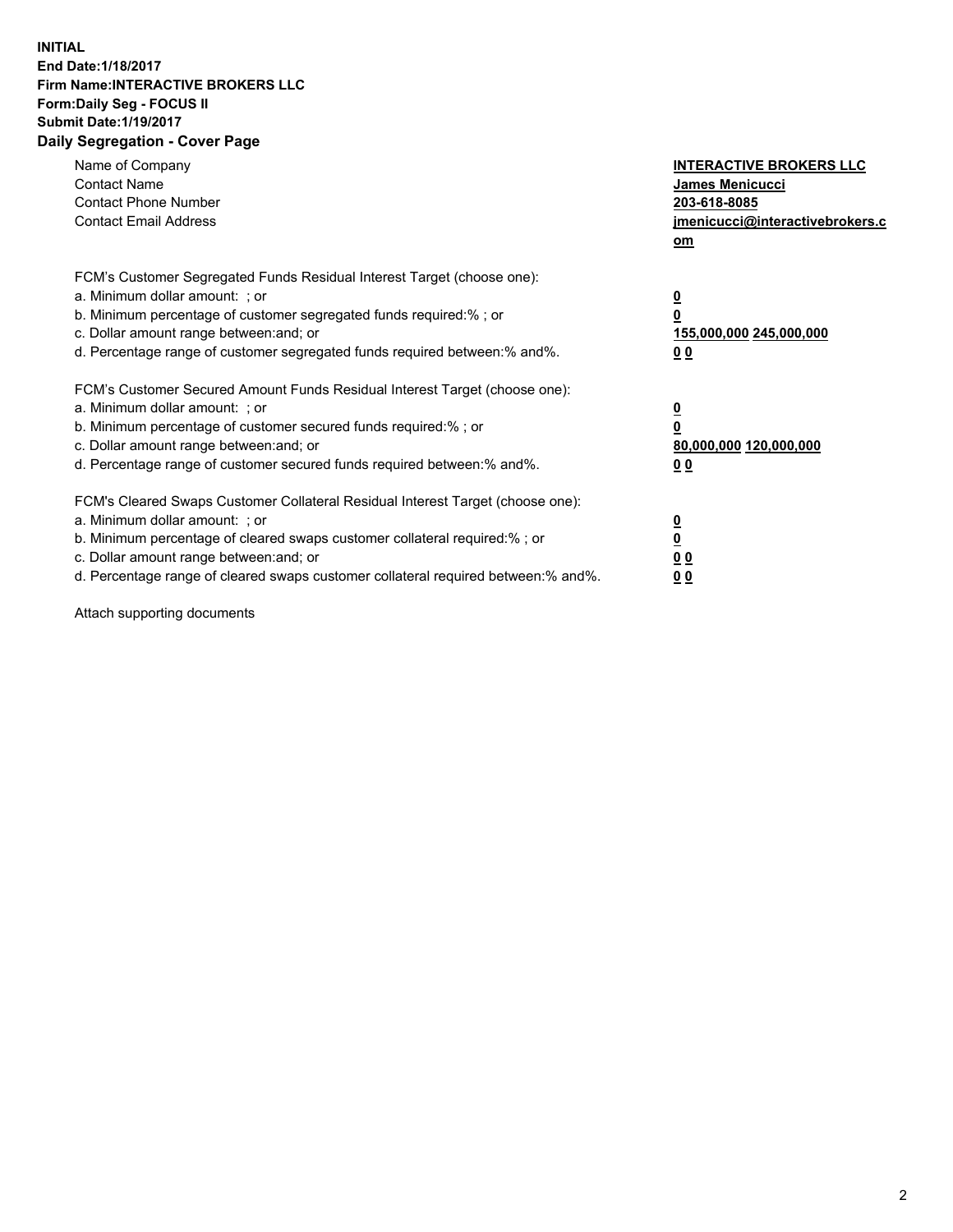## **INITIAL End Date:1/18/2017 Firm Name:INTERACTIVE BROKERS LLC Form:Daily Seg - FOCUS II Submit Date:1/19/2017**

|     | <b>Daily Segregation - Secured Amounts</b>                                                  |                                                      |
|-----|---------------------------------------------------------------------------------------------|------------------------------------------------------|
|     | Foreign Futures and Foreign Options Secured Amounts                                         |                                                      |
|     | Amount required to be set aside pursuant to law, rule or regulation of a foreign            | $0$ [7305]                                           |
|     | government or a rule of a self-regulatory organization authorized thereunder                |                                                      |
| 1.  | Net ledger balance - Foreign Futures and Foreign Option Trading - All Customers             |                                                      |
|     | A. Cash                                                                                     | 344,544,834 [7315]                                   |
|     | B. Securities (at market)                                                                   | $0$ [7317]                                           |
| 2.  | Net unrealized profit (loss) in open futures contracts traded on a foreign board of trade   | 8,739,422 [7325]                                     |
| 3.  | Exchange traded options                                                                     |                                                      |
|     | a. Market value of open option contracts purchased on a foreign board of trade              | 145,263 [7335]                                       |
|     | b. Market value of open contracts granted (sold) on a foreign board of trade                | -20,449 [7337]                                       |
| 4.  | Net equity (deficit) (add lines 1.2. and 3.)                                                | 353,409,070 [7345]                                   |
| 5.  | Account liquidating to a deficit and account with a debit balances - gross amount           | 61,865 [7351]                                        |
|     | Less: amount offset by customer owned securities                                            | 0 [7352] 61,865 [7354]                               |
| 6.  | Amount required to be set aside as the secured amount - Net Liquidating Equity              | 353,470,935 [7355]                                   |
|     | Method (add lines 4 and 5)                                                                  |                                                      |
| 7.  | Greater of amount required to be set aside pursuant to foreign jurisdiction (above) or line | 353,470,935 [7360]                                   |
|     | 6.                                                                                          |                                                      |
|     | FUNDS DEPOSITED IN SEPARATE REGULATION 30.7 ACCOUNTS                                        |                                                      |
| 1.  | Cash in banks                                                                               |                                                      |
|     | A. Banks located in the United States                                                       | $0$ [7500]                                           |
|     | B. Other banks qualified under Regulation 30.7                                              | 0 [7520] 0 [7530]                                    |
| 2.  | Securities                                                                                  |                                                      |
|     | A. In safekeeping with banks located in the United States                                   | 406,956,073 [7540]                                   |
|     | B. In safekeeping with other banks qualified under Regulation 30.7                          | 0 [7560] 406,956,073 [7570]                          |
| 3.  | Equities with registered futures commission merchants                                       |                                                      |
|     | A. Cash                                                                                     | $0$ [7580]                                           |
|     | <b>B.</b> Securities                                                                        | $0$ [7590]                                           |
|     | C. Unrealized gain (loss) on open futures contracts                                         | <u>0</u> [7600]                                      |
|     | D. Value of long option contracts                                                           | $0$ [7610]                                           |
| 4.  | E. Value of short option contracts                                                          | 0 [7615] 0 [7620]                                    |
|     | Amounts held by clearing organizations of foreign boards of trade<br>A. Cash                |                                                      |
|     | <b>B.</b> Securities                                                                        | $0$ [7640]<br>$0$ [7650]                             |
|     | C. Amount due to (from) clearing organization - daily variation                             | $0$ [7660]                                           |
|     | D. Value of long option contracts                                                           | <u>0</u> [7670]                                      |
|     | E. Value of short option contracts                                                          | 0 [7675] 0 [7680]                                    |
| 5.  | Amounts held by members of foreign boards of trade                                          |                                                      |
|     | A. Cash                                                                                     | 69,767,830 [7700]                                    |
|     | <b>B.</b> Securities                                                                        | $0$ [7710]                                           |
|     | C. Unrealized gain (loss) on open futures contracts                                         | 1,644,494 [7720]                                     |
|     | D. Value of long option contracts                                                           | 145,263 [7730]                                       |
|     | E. Value of short option contracts                                                          | <mark>-20,449</mark> [7735] <b>71,537,138</b> [7740] |
| 6.  | Amounts with other depositories designated by a foreign board of trade                      | 0 [7760]                                             |
| 7.  | Segregated funds on hand                                                                    | $0$ [7765]                                           |
| 8.  | Total funds in separate section 30.7 accounts                                               | 478,493,211 [7770]                                   |
| 9.  | Excess (deficiency) Set Aside for Secured Amount (subtract line 7 Secured Statement         | 125,022,276 [7380]                                   |
|     | Page 1 from Line 8)                                                                         |                                                      |
| 10. | Management Target Amount for Excess funds in separate section 30.7 accounts                 | 80,000,000 [7780]                                    |
| 11. | Excess (deficiency) funds in separate 30.7 accounts over (under) Management Target          | 45,022,276 [7785]                                    |
|     |                                                                                             |                                                      |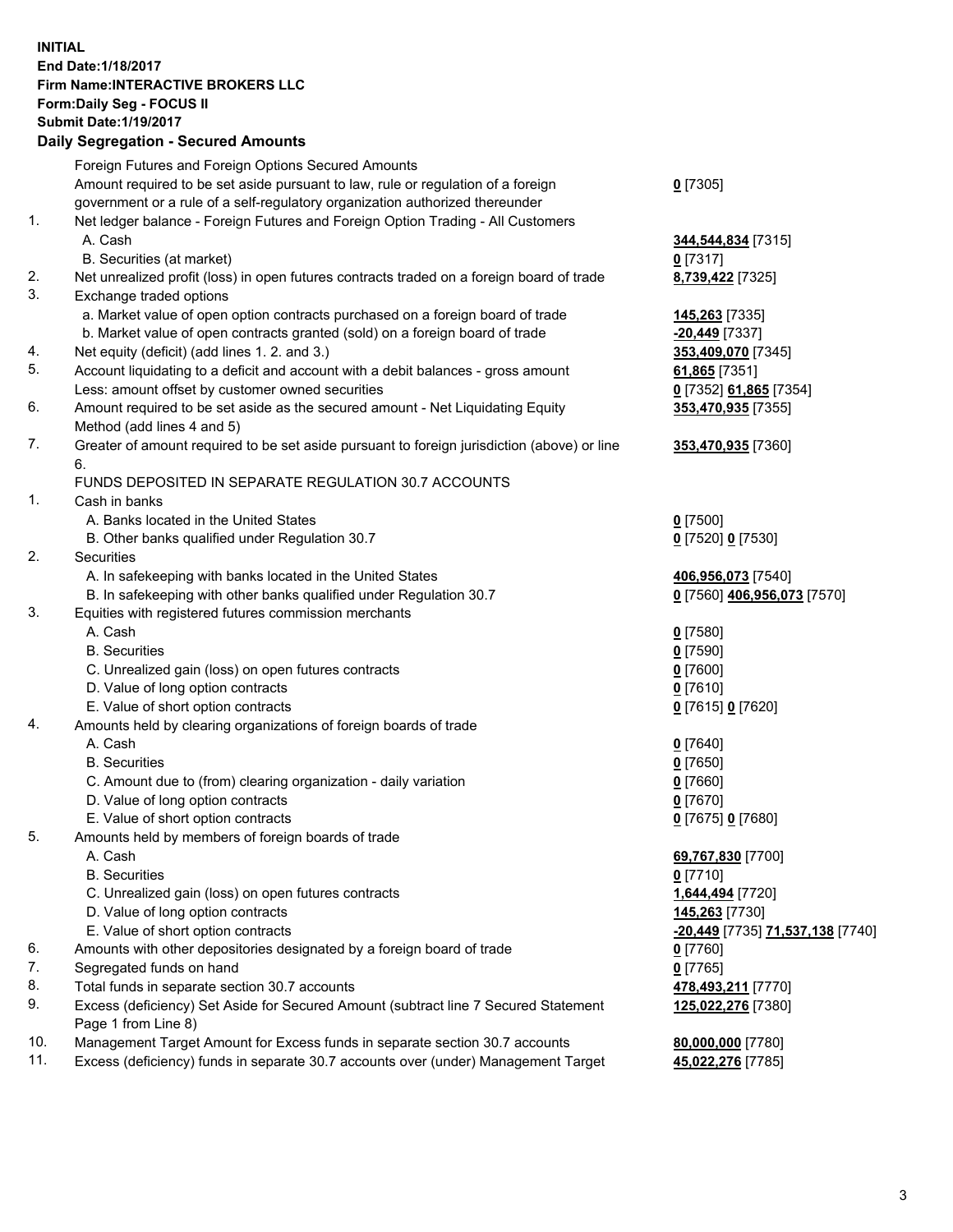**INITIAL End Date:1/18/2017 Firm Name:INTERACTIVE BROKERS LLC Form:Daily Seg - FOCUS II Submit Date:1/19/2017 Daily Segregation - Segregation Statement** SEGREGATION REQUIREMENTS(Section 4d(2) of the CEAct) 1. Net ledger balance A. Cash **3,180,453,555** [7010] B. Securities (at market) **0** [7020] 2. Net unrealized profit (loss) in open futures contracts traded on a contract market **1,791,842** [7030] 3. Exchange traded options A. Add market value of open option contracts purchased on a contract market **124,002,891** [7032] B. Deduct market value of open option contracts granted (sold) on a contract market **-204,261,576** [7033] 4. Net equity (deficit) (add lines 1, 2 and 3) **3,101,986,712** [7040] 5. Accounts liquidating to a deficit and accounts with debit balances - gross amount **194,724** [7045] Less: amount offset by customer securities **0** [7047] **194,724** [7050] 6. Amount required to be segregated (add lines 4 and 5) **3,102,181,436** [7060] FUNDS IN SEGREGATED ACCOUNTS 7. Deposited in segregated funds bank accounts A. Cash **67,107,346** [7070] B. Securities representing investments of customers' funds (at market) **2,125,035,567** [7080] C. Securities held for particular customers or option customers in lieu of cash (at market) **0** [7090] 8. Margins on deposit with derivatives clearing organizations of contract markets A. Cash **16,486,932** [7100] B. Securities representing investments of customers' funds (at market) **1,220,409,884** [7110] C. Securities held for particular customers or option customers in lieu of cash (at market) **0** [7120] 9. Net settlement from (to) derivatives clearing organizations of contract markets **-7,914,213** [7130] 10. Exchange traded options A. Value of open long option contracts **123,991,892** [7132] B. Value of open short option contracts **-204,256,456** [7133] 11. Net equities with other FCMs A. Net liquidating equity **0** [7140] B. Securities representing investments of customers' funds (at market) **0** [7160] C. Securities held for particular customers or option customers in lieu of cash (at market) **0** [7170] 12. Segregated funds on hand **0** [7150] 13. Total amount in segregation (add lines 7 through 12) **3,340,860,952** [7180] 14. Excess (deficiency) funds in segregation (subtract line 6 from line 13) **238,679,516** [7190] 15. Management Target Amount for Excess funds in segregation **155,000,000** [7194]

16. Excess (deficiency) funds in segregation over (under) Management Target Amount Excess

**83,679,516** [7198]